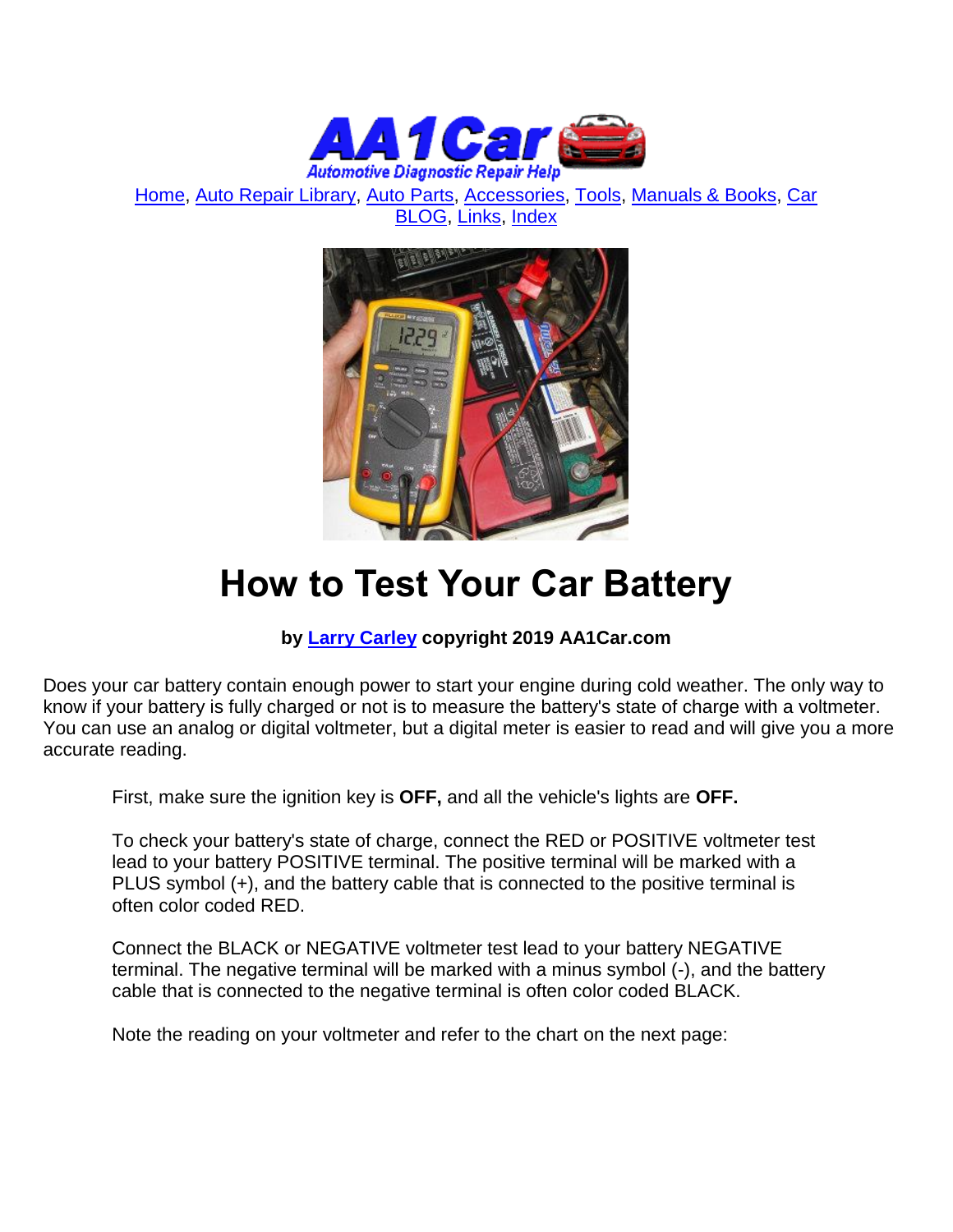#### **Battery Voltage and State of Charge (at 80 degrees F):**

(NOTE: Subtract 0.024 volts for every 10 degree F drop in temperature)

| $12.66$ v $\ldots \ldots \ldots \ldots 100\%$ |  |  |  |  |
|-----------------------------------------------|--|--|--|--|
| $12.45v$ 75%                                  |  |  |  |  |
| $12.24v$ 50%                                  |  |  |  |  |
| $12.06v$ 25%                                  |  |  |  |  |
| $11.89$ v $\ldots \ldots \ldots 0\%$          |  |  |  |  |

The photo at the top of this article shows a battery voltage reading of 12.29 volts, which means the battery being tested is low with only about half a charge. The battery needs to be recharged.

## **Is Your Battery Low?**

If your battery voltage is less than 12.45 volts (75 percent charged), it is low and should be recharged. This can be done by connecting a portable battery charger to your battery, or by driving your car for 15 to 20 minutes at 40 mph or faster.

Automotive lead-acid batteries should be maintained at a 75 percent charge level or higher for best performance and life. If the battery is allowed to run down and is not brought back up to 75 percent or higher charge within a few days, the battery may be permanently damaged. Sulfation can prevent the cell plates inside the battery from accepting a full charge. Over time, this will lead to diminished battery performance and life.

## **Why You Need a Good Battery for Reliable Cold Weather Starting**

A good battery is essential for reliable starting, especially during cold weather because cold weather increases the cranking load on the battery. Oil gets thicker at low temperatures so it takes more amps to crank a cold engine when you try to start it. At 0 degrees F, the number of cranking amps it takes to start a cold engine may increase as much as 2X. At minus 15 degrees below zero F. , it can take 3X or more amps to crank the engine depending on the viscosity of the oil in the crankcase. The thicker the oil, the harder is it to crank the engine.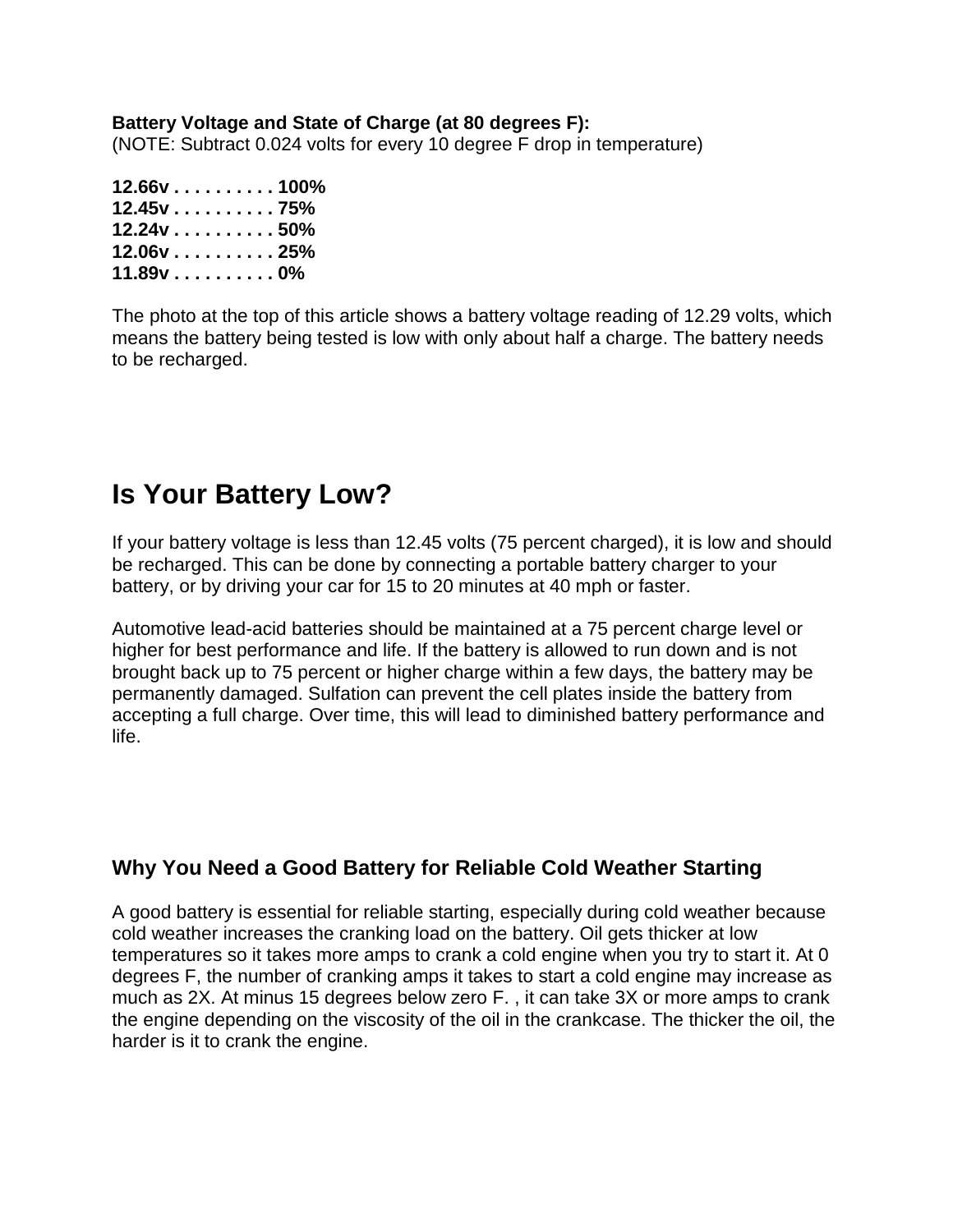

At the same time, cold temperatures also sap the battery's ability to supply amps. At 0 degrees F, most batteries can only deliver about 65% of their normal cranking amps. At -20 degrees, battery power is cut in half!

*Warning: Do NOT attempt to recharge your battery if it has run down and the liquid inside is frozen. This may cause the battery to explode! Remove the battery and take it inside so it can thaw before recharging or testing it.*

## **How To Tell If Your Battery Is Good or Bad?**

A GOOD battery is one that will accept and hold a charge, and is capable of producing close to its rated amperage output. A BAD battery is one that will NOT accept or hold a charge, or cannot produce adequate cranking amps. A GOOD battery can be recharged and returned to service but a BAD battery needs to be replaced.

Most car batteries only last about 4 to 5 years, and may only last 2 or 3 years in a late model car that is not driven frequently enough or far enough to keep the battery fully charged. Hot climates can also shorten battery life to 2 to 3 years.

If your battery is 4 or more years older and is not holding a charge (keeps running down), or it does not seem to crank your engine a normal speed, you probably need a new battery.

Chronic undercharging can cause premature battery failure regardless of the age of the battery. Car batteries are not designed for deep discharge (running all the way down), unlike a marine and RV battery which can handle being fully discharged. If a car battery is run down and left in a discharged state for very long (say a week or more), the plates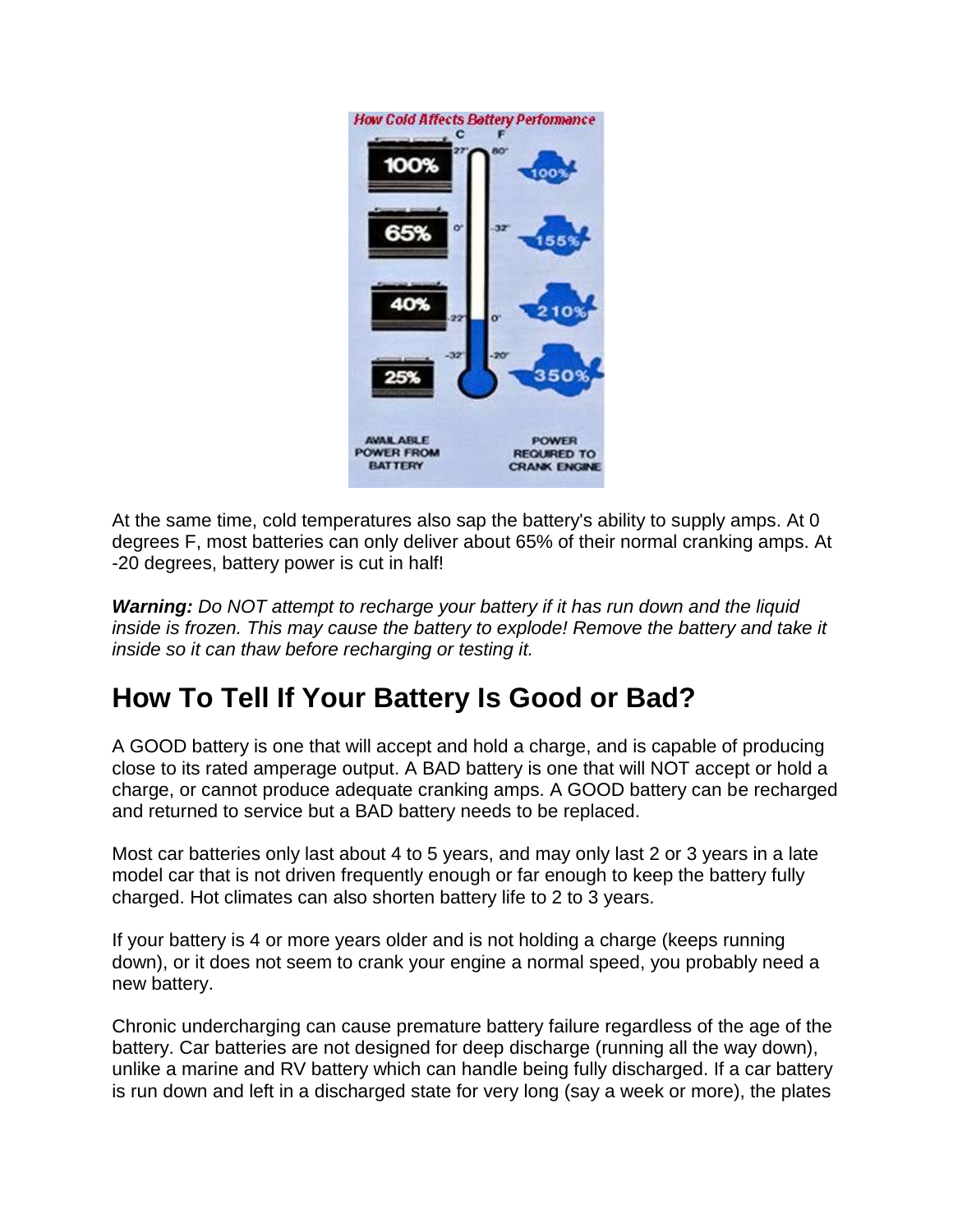may become sulfated and not accept a full charge when the battery is recharged. Over time, this will diminish battery capacity and cause it to eventually fail.

Undercharging can be the result of a faulty charging system (low charging voltage), or driving short distances during cold weather with lights, heater, heated seats, defrosters and radio all on. If the charging system can't replace the amps that your electrical system is using, your battery will gradually run down until eventually it won't start your car.

#### **Symptoms of a Low Battery:**

Slow cranking when attempting to start or no cranking at all.

Unusual electrical problems such as the power windows not working normally, heated seats or electric defrosters not producing normal heat output, remote keyless entry not opening doors or trunk, etc.

A low or dead battery does not mean your battery has failed, or that it needs to be replaced. A good battery can run down for any number of reasons: somebody left the lights on, you haven't been driving your vehicle enough to keep the battery fully charged, your vehicle has been sitting for a long period of time without being started, there is a problem with the charging system or alternator, or an electrical problem is draining power from the battery when your car is off. For these reasons, you need to test BOTH the battery and charging system.

## **Battery Testing**

The only way to know if your battery is GOOD or BAD is to test it. Many auto parts stores will test your battery for free. If your vehicle is drivable or you can get it going with a jump start, drive to a nearby auto parts store that offers free testing and have them test your battery and charging system. If you can't get your car started, remove the battery and get a friend to give you a ride to the auto parts store so you can have the battery tested. Many repair shops will also test your battery and charging system, but they usually charge a fee for this service (some will test your battery for free or offer to apply their diagnostic fee towards the cost of repair).

*CAUTION: Conventional wet cell lead-acid car batteries are filled with a mixture of water and sulfuric acid. Wear gloves and handle the battery with care so no liquid spills on your skin or clothing. Battery acid can cause severe burns. If a spill does occur, wash with plenty of water and neutralize the acid by applying baking soda. AGM batteries do not contain any liquid, cannot spill and are safer to handle.*

There are essentially two ways to test a battery. The "old fashioned way" is to use a Load Tester. For accurate results with a load tester, the battery must first be recharged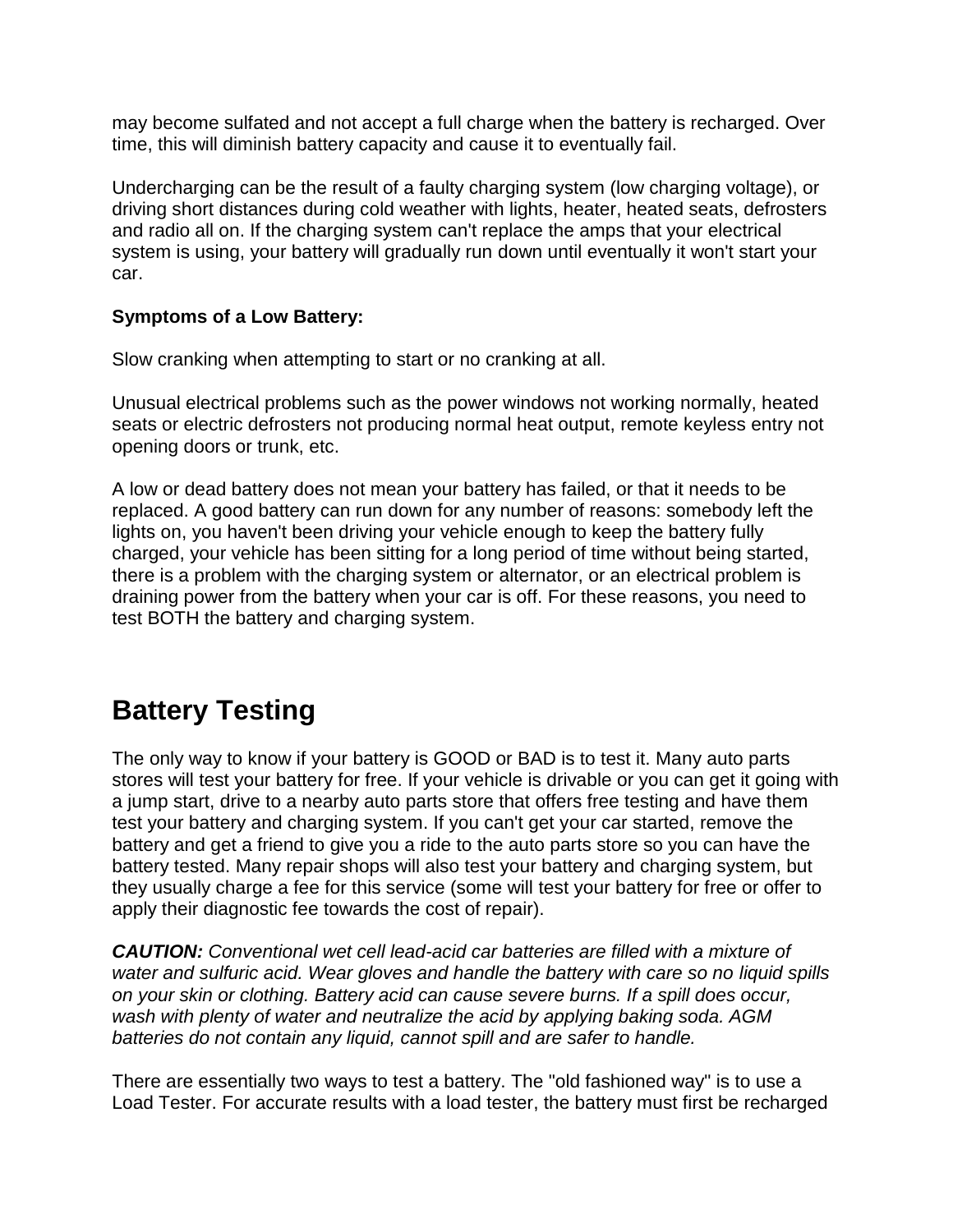before it is tested. The tester applies a calibrated load to the battery (typically half the battery cold cranking amp [CCA] capacity or three times its amp/hour rating). While the load is applied, the tester monitors battery voltage. If the battery voltage drops below 9.6 volts during the test, the battery is BAD and needs to be replaced. If the voltage remains about 9.6 volts, the battery is GOOD and can be returned to service.



The other (and must faster) method for testing your battery is to use an electronic "conductance" tester like the one shown here. A conductance tester sends a alternating frequency signal through the battery to determine the condition of the cell plates inside the battery. As a battery ages, its internal conductance declines. Shorts, opens and other cell defects also reduce conductance, so measuring conductance gives an accurate indication of battery condition. The best feature of this type of test is that the battery does NOT have to be recharged prior to testing. Most conductance testers will give an accurate reading even if the battery is almost dead.

Some electronic battery testers can also analyze the battery's CCA capacity, which can be used to estimate the battery's remaining service life. Some testers can also measure the amps drawn by the starter while cranking the engine, and analyze charging system output under load once the engine is running. Some testers even provide a built-in voltmeter for checking connections.

## **Bad Battery Connections**

If an electronic tester can calculate the battery/s CCA rating, it can also be used to diagnose bad ground connections. First the CCA capacity is tested at the battery terminal connections, then again using a ground point on the engine or elsewhere. More than a 25 percent difference in the CCA readings between the two tests indicates a bad ground connection.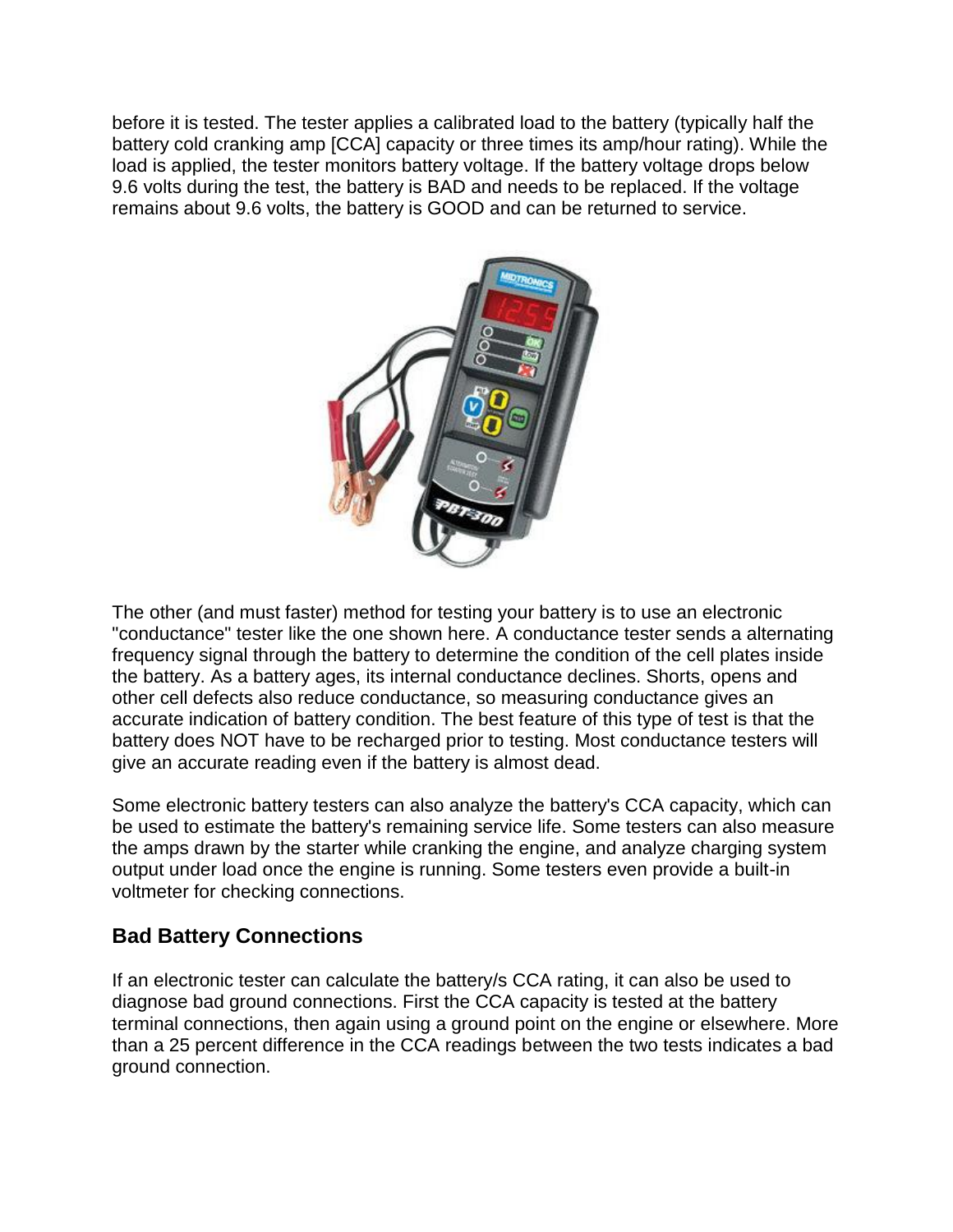**Diagnostic Tip:** You also can use a digital voltmeter to check for voltage drop across all circuit connections, too. Ideally, you should see less than 0.1 volt drop across a good connection. More than 0.4 volts drop indicates high resistance and a dirty or loose connection.

**Diagnostic Tip:** If the alternator on your car has failed, it might mean your battery is not building up normal resistance as it accepts a charge. This, in turn, makes the alternator keep charging the battery at a higher than normal rate. This can overload the charging system and lead to premature alternator failure. The battery charging output should jump about two volts after starting the engine (14.5 volts or higher), then gradually decrease after the engine has been running for several minutes (unless the battery is really low). The charging current should likewise taper off to less than 10 amps at idle (with no lights or accessories on) after five minutes of running. If a fully-charged battery is still pulling 20 or more amps after five minutes of idling, the battery is defective and needs to be replaced.

## **How to Recharge A Battery**

Whether your battery tests GOOD or BAD, make sure the battery is fully recharged before returning it to service. The alternator is designed to maintain a battery charge, not to recharge a dead battery. Overloading the charging system with a dead battery can tax it to the point of where it may damage the alternator.

The time it takes to recharge a battery will depend on the battery's state of charge and the amp output of the battery charger you are using. The lower the battery voltage, the longer it will take to charge it. The higher the amp output of the charger, the faster it will charge the battery.

A low battery that reads around 12.2 volts (40 percent charged) may take 20 to 40 minutes to reach full charge (12.6 volts) with a 15 to 20 amp charger. A 10 amp charger will take twice as long to charge the battery (up to 80 to 90 minutes), , and a low output 2 amp trickle charger may take overnight.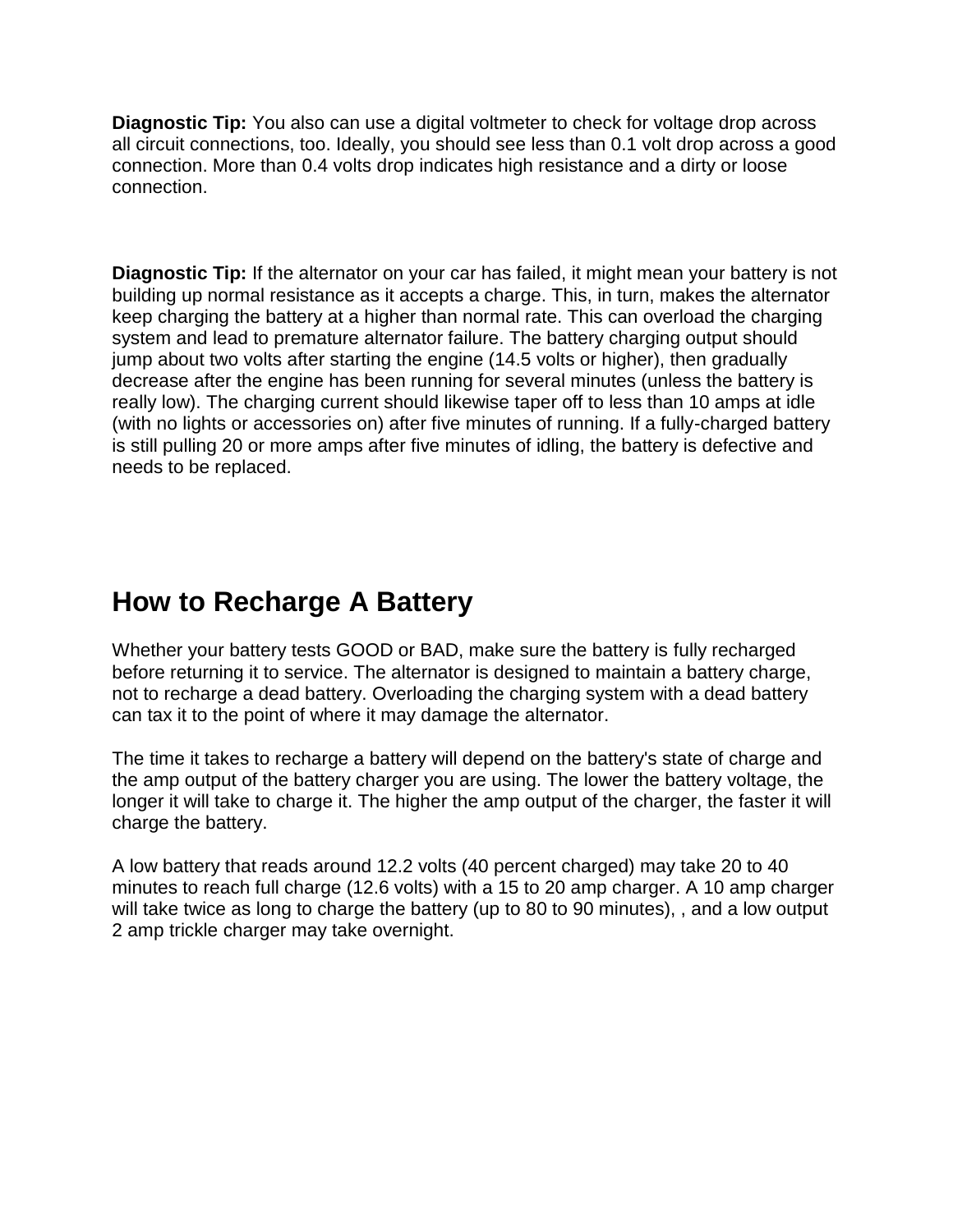

*Make sure you connect your Battery Charger correctly (Negative to Negative & Positive to Positive). Also DO NOT plug in the charger until AFTER you have made the battery connections. This will prevent any sparks that might cause a battery explosion!*

#### **The basic procedure for recharging a battery goes as follows:**

1. Make sure the ignition is OFF and everything else on the vehicle is off (LIGHTS, RADIO, etc.).

2. Locate the battery (under the hood usually, but it may be inside the vehicle under the back seat, inside the trunk, or behind an inner fender cover).

3. Identify which battery post is POSITIVE (look for a + or POS by the post, and/or a red cover), and which is NEGATIVE (- or NEG).

4. Connect the BLACK NEGATIVE battery charger lead to the NEGATIVE post or clamp on the battery, then connect the RED POSITIVE charger lead to the POSITIVE post or clamp on the battery. With most chargers it makes no difference which lead you attach first. Just don't mix them up. Many chargers have built-in protections in case you mix up the leads and reverse the connections by accident. Even so, reversing connections can damage some chargers.

5. After the charger has been connected to the battery, it is safe to plug the charger into a 120 volt electrical outlet. DO NOT plug in the battery first because this may cause the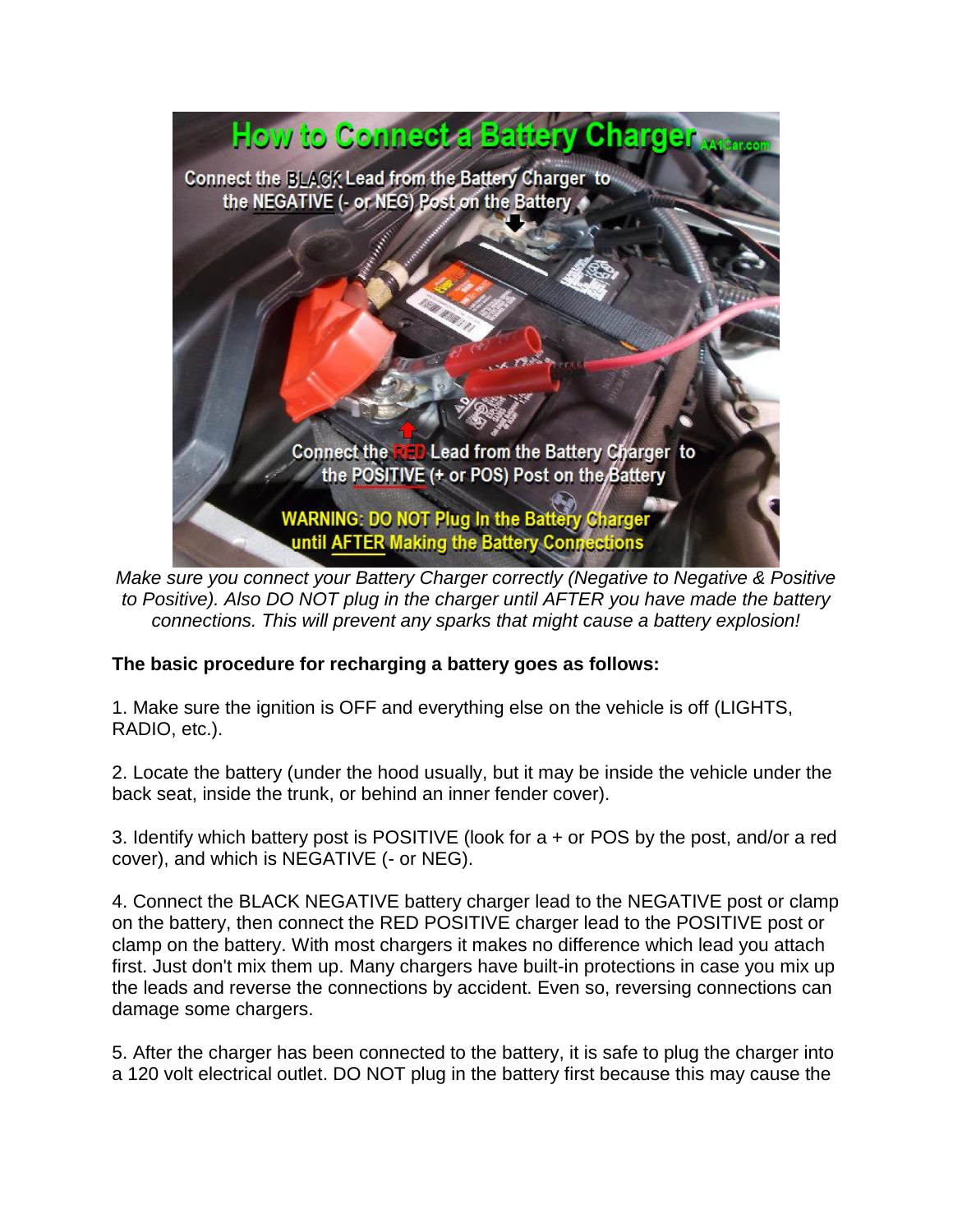last lead connection to spark when the connection is made. Batteries vent hydrogen gas, so a spark could ignite the hydrogen causing the battery to explode!

6. Leave the charger on until the battery is fully charged. Smart chargers will automatically adjust the charging rate to fast charge the battery. A simple charger or one with an adjustable charging rate will apply a constant charge that should gradually taper down as the battery charges up.

When you think the battery has been charging long enough (or when the charging rate has dropped to a minimum), unplug or turn off the charger, wait a minute or so then recheck battery voltage with a voltmeter to see if it is at or near full charge. If it is still low, plug the charger back in or turn it back on and let it charge some more. Repeat as needed until the battery is fully charged.

If the battery is NOT coming up to full charger after spending a long time connected to a charger, it means the battery is BAD and needs to be replaced. Slow charging rather than fast charging can sometimes help bring an old battery back to life, but if it is slow to accept a charge it has likely reached the end of the road.

**WARNING: DO NOT OVERCHARGE YOUR BATTERY!** Leaving a battery on a constant rate charger past the point where it is fully charged may overheat and damage the cells and/or cause excessive boiling and evaporation of the electrolyte inside the battery.

**WARNING: DO NOT ATTEMPT TO RECHARGE A FROZEN BATTERY!** This may cause an explosion!

### **Different Types of Battery Chargers**

You can use any type of battery charger to recharge your battery. Basic chargers run the gambit from simple and inexpensive "trickle" or maintenance chargers (2 amp output) to the general purpose 5 to 15 amp units that are commonly sold in many parts stores and retail outlets. "Smart" chargers include electronics that automatically adjust the charging rate and voltage for faster charging with less risk of over-charging or battery damage. Many Smart Chargers will automatically detect the battery voltage (6V or 12V) as well as the type of battery (wet cell, AGM or gel cell) and adjust its output and charging rate to match the battery type.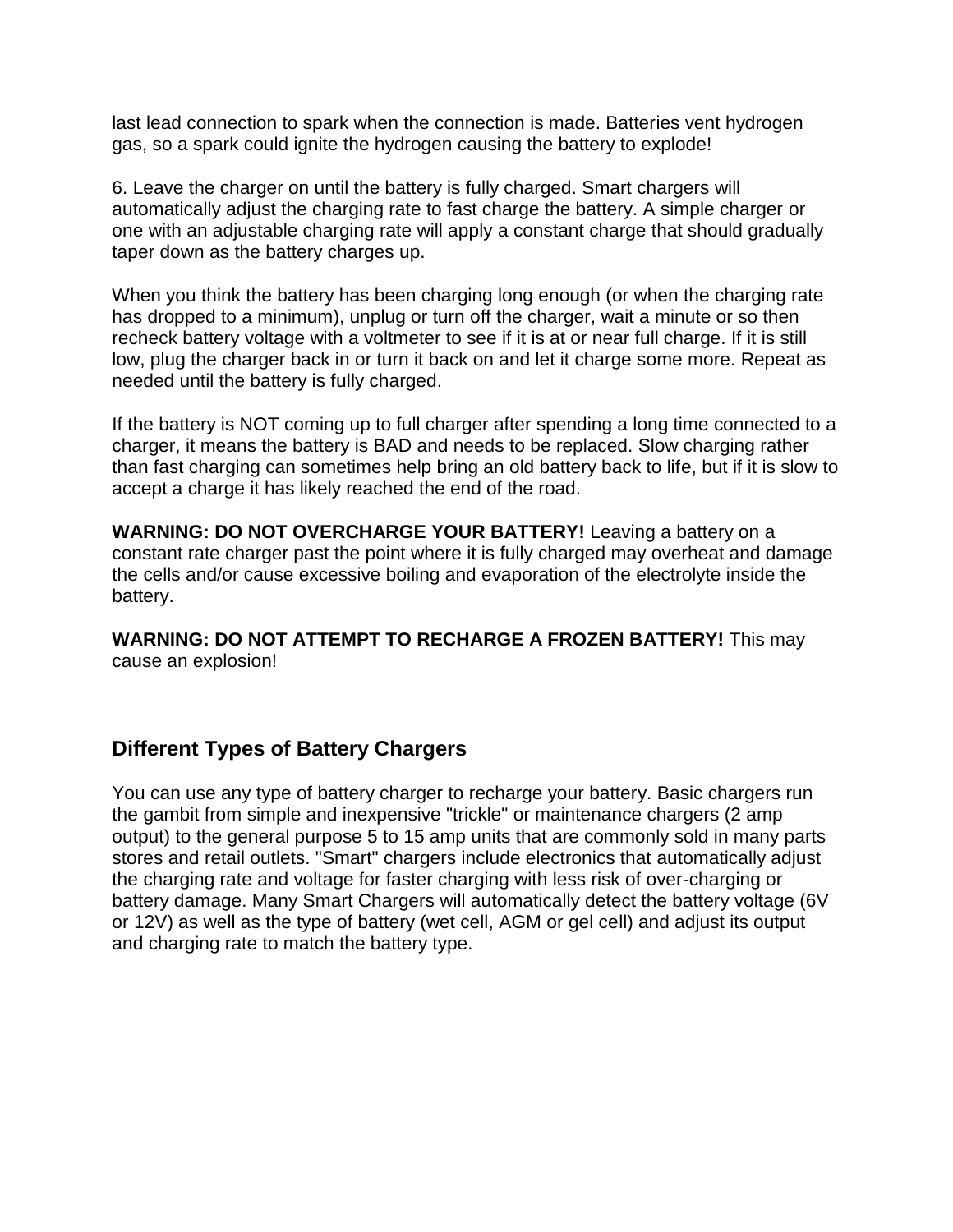

A smart charger typically has three charging stages. The first is the "bulk" stage that applies maximum voltage (14.4 to 14.7 volts for a 12V car battery) and maximum amperage to quickly bring the battery up to 80 percent of its capacity. This is followed by the "absorption" stage where the charging amperage is cut back while the output voltage remains constant. This stage takes longer because of increased resistance inside the battery as it comes up to full charge. Once the battery reaches about 90 to 95 percent of full charge, the charger goes into a "float" stage and maintains a steady charging voltage at minimal current. Some chargers will also automatically turn themselves off once full charge is achieved.



*The charging voltage applied by a battery charger will vary with the type of battery. Many Smart Chargers will recognize the type of battery and adjust the charging rate accordingly.*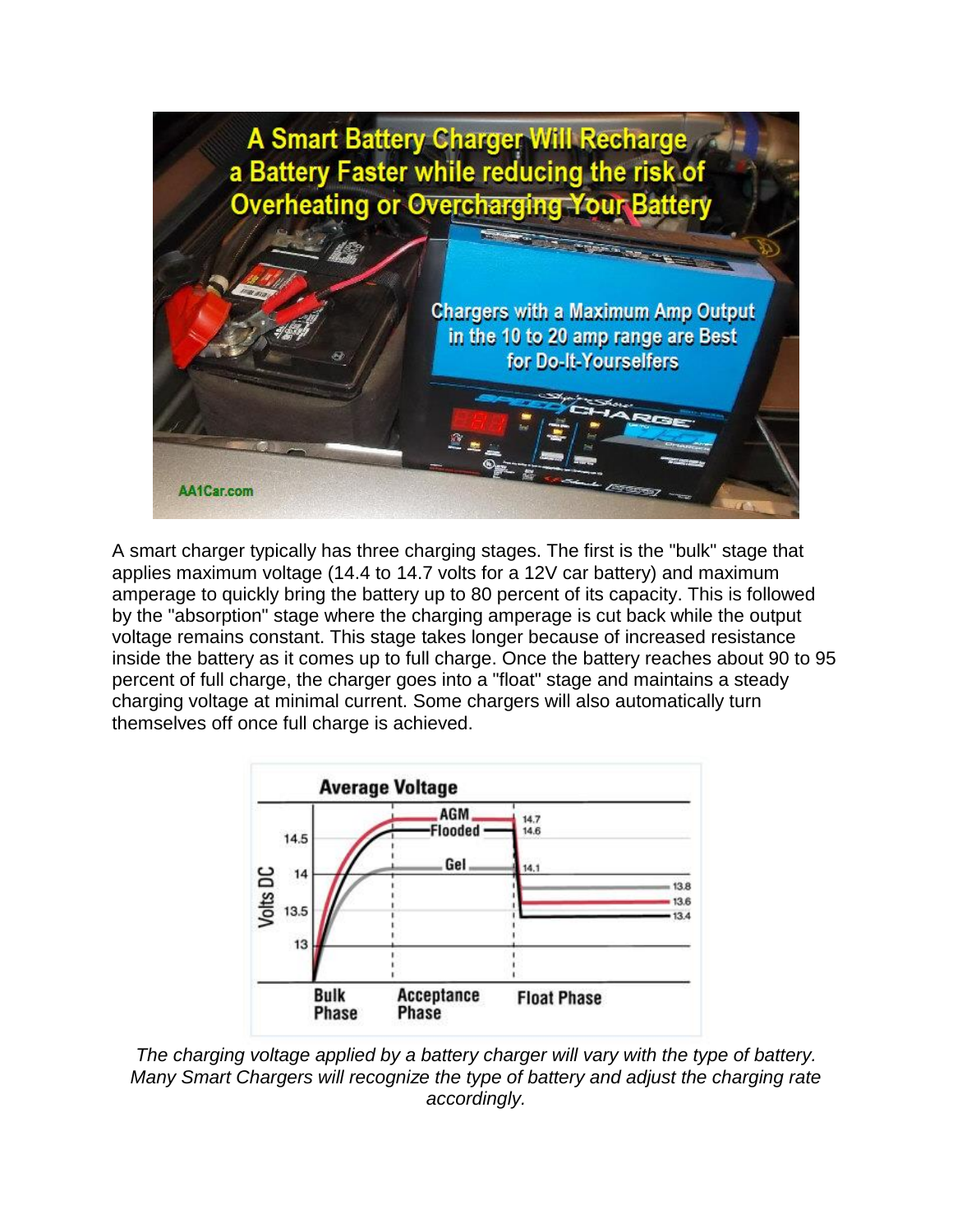**WARNING: DO NOT OVERCHARGE YOUR BATTERY!** Leaving a battery on a constant rate charger past the point where it is fully charged may overheat and damage the cells and/or cause excessive boiling and evaporation of the electrolyte inside the battery.

**WARNING: DO NOT ATTEMPT TO RECHARGE A FROZEN BATTERY!** This may cause an explosion!

## **Charging System Checks**

Connect a digital voltmeter to the positive (+) and negative (-) battery terminals, then start your engine. The voltage reading should jump up to 13.5 to 14.5 volts if the charging system is working.

If there is NO change in the voltage reading, your charging system is malfunctioning and is not charging the battery. You may need a new alternator. You can take your alternator to an auto parts store and have them bench test it on a special machine that measures the unit's current and voltage outputs. If the alternator tests BAD, it needs to be replaced. However, it it tests GOOD the problem is not a bad alternator but something else in the charging system such as a bad wiring connection or possibly a fault in the engine computer that regulates the charging voltage.

For more information, see [Charging System Checks \(alternator testing\).](http://www.aa1car.com/library/charging_checks.htm)

## **Replacement Car Batteries**

A replacement battery must have the same post configuration as the original (top post or side post), and fit the battery tray. Your first order of business, therefore, is to figure out the correct "Group Size" for your vehicle.

Next, you have to figure out how many CCAs the vehicle needs for reliable cold weather starting. The replacement battery should have the same or higher CCA rating as the original battery. Bigger is usually better, especially in colder climates. But keep in mind that some batteries sacrifice "reserve capacity" to achieve higher CCA numbers.

Another number that is important is the months of prorated warranty coverage provided by the battery manufacturer. As a rule, the higher the warranty months on the battery, the higher the battery CCA rating and the better the battery. So consider upgrading from a basic 24-month replacement battery to a premium battery with a longer warranty. Most premium batteries offer a warranty of 36-months or longer. A warranty typically offers free replacement if the battery fails during the first two years, with a prorated credit if it fails during the remainder of the warranty.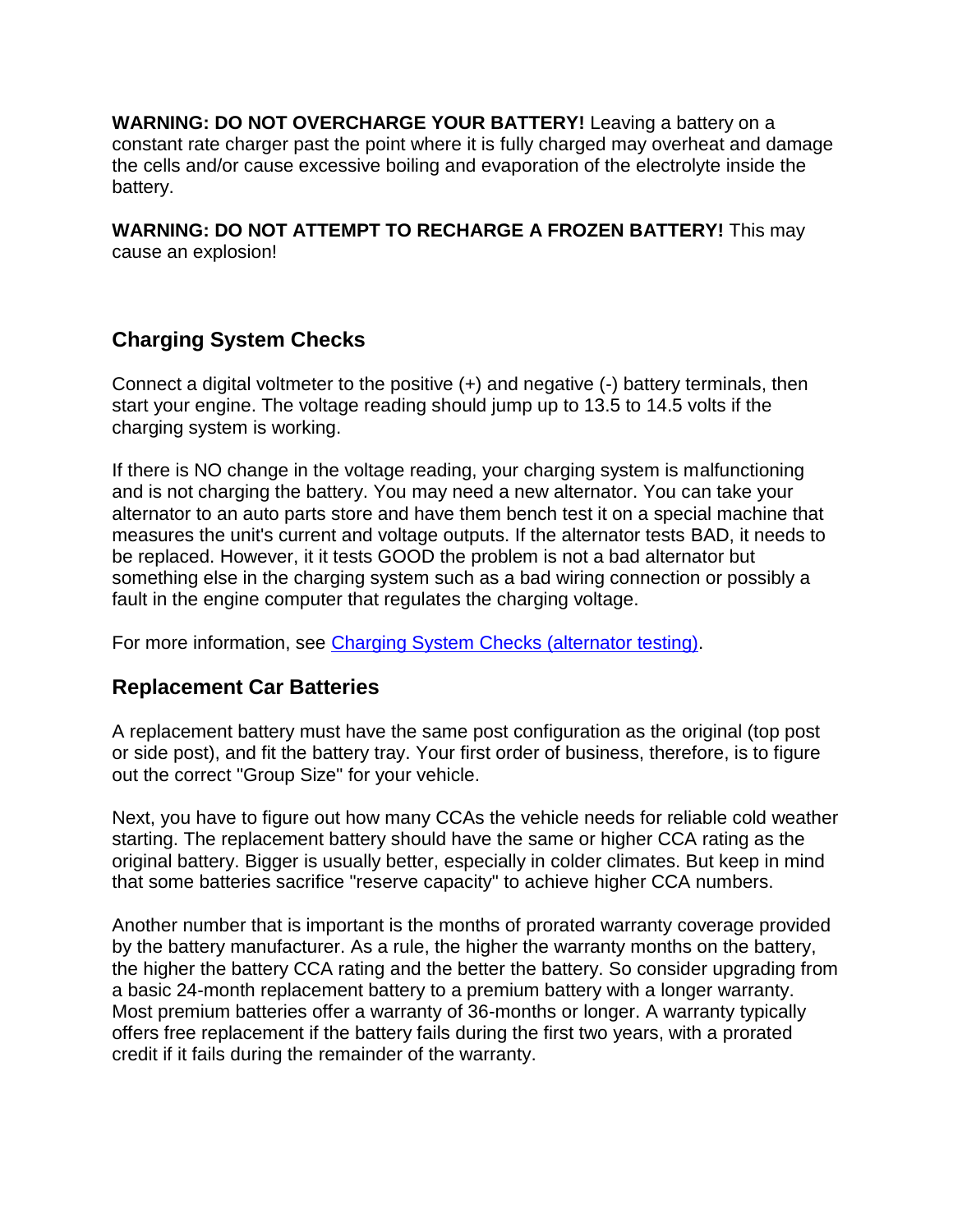There are also differences in battery technology and design. Though all automotive batteries today are still based on lead-acid chemistry, redesigned grids, thinner plates and new connectors allow more amps to be packaged into smaller cases. Some batteries use a "spiral wound" cell configuration instead of flat plates to achieve a higher packaging density, more power output and increased durability. AGM (Absorbent Glass Mat) batteries contain no liquid because the electrolyte is a paste between the cell plates. AGM batteries are spill-proof, more resistant to vibration damage, and typically outlast conventional wet-cell batteries by a year or two. AGM batteries are often used in late model vehicles with fuel-saving [idle stop-start systems.](https://www.aa1car.com/library/stop-start_systems.htm)

For a listing of worldwide battery manufacturers and brands, [Click Here.](http://jgdarden.com/batteryfaq/batbrand.htm)

Some batteries also use a "gel" electrolyte or "recombination" technology that replaces the liquid acid. Some have "absorbed glass mat" (AGM) separators between the plates that hold the acid much like a paper towel soaks up water, making the battery "spillproof" even if the case is punctured. AGM technology also makes batteries more resistant to vibration damage and helps extend battery service life.



Gel-type batteries don't use liquid electrolytes and can't spill. Even so, they wear out the same as liquid<br>lead-acid batteries. Testing is essentially the same.

## **Car Battery Ratings**

Before you can test or replace your car battery, you need to know something about battery ratings:

**Cold Cranking Amps (CCA)** This is the most common battery capacity rating. The rating is the number of amps the battery can deliver for 30 seconds at 0 degrees F. while maintaining post voltage of 7.2 Volts. For reliable [cold weather starting,](http://www.aa1car.com/library/winterizing_tips.htm) most vehicles require 400 to 600 cold cranking amps. Larger displacement engines require more cranking amps. Some batteries are rated up to 1000 CCA, but may sacrifice reserve capacity to achieve high short term outputs.